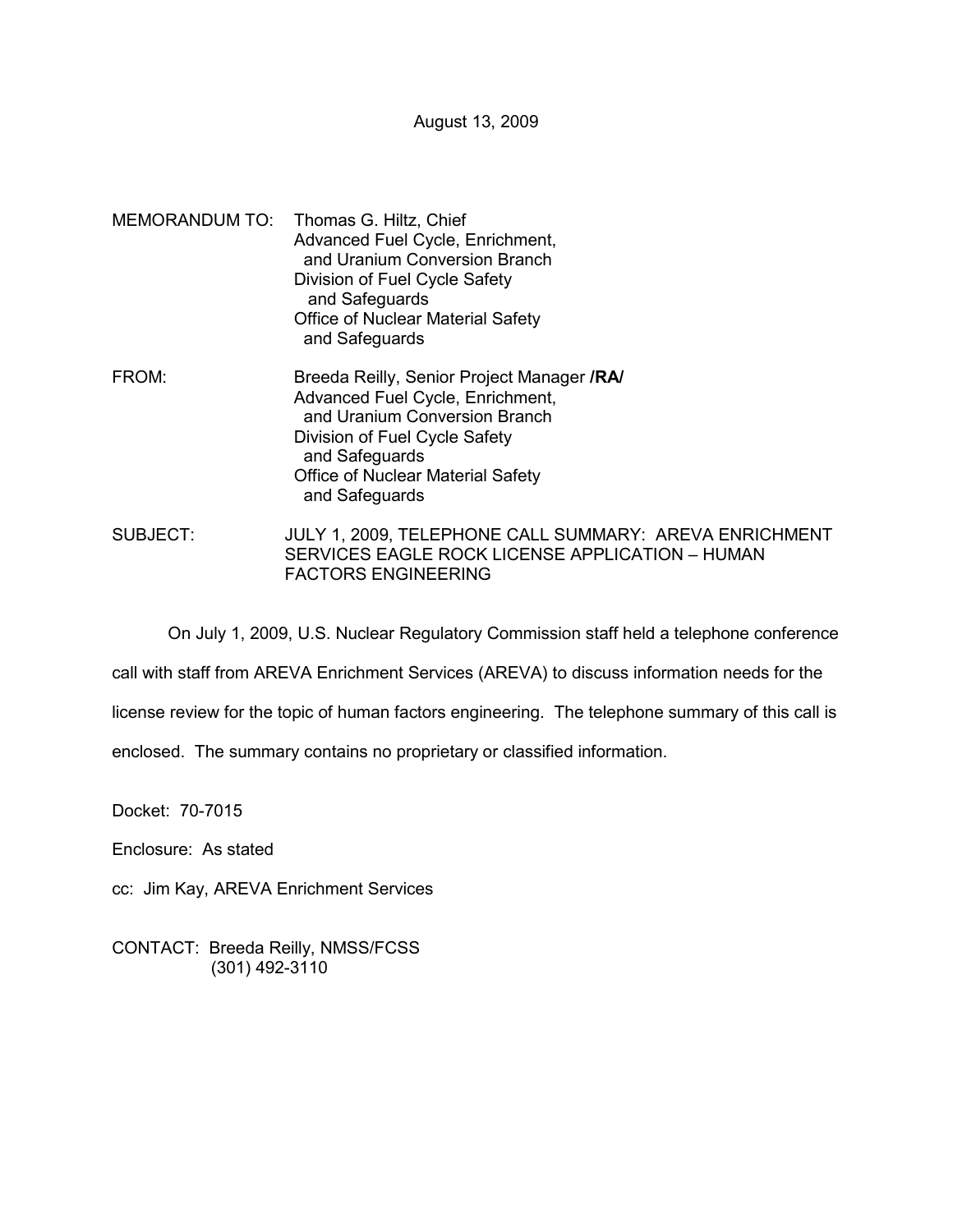| MEMORANDUM TO: | Thomas G. Hiltz, Chief<br>Advanced Fuel Cycle, Enrichment,<br>and Uranium Conversion Branch<br>Division of Fuel Cycle Safety<br>and Safeguards<br>Office of Nuclear Material Safety<br>and Safeguards                       |
|----------------|-----------------------------------------------------------------------------------------------------------------------------------------------------------------------------------------------------------------------------|
| FROM:          | Breeda Reilly, Senior Project Manager<br>Advanced Fuel Cycle, Enrichment,<br>and Uranium Conversion Branch<br>Division of Fuel Cycle Safety<br>and Safeguards<br><b>Office of Nuclear Material Safety</b><br>and Safeguards |
| SUBJECT:       | JULY 1, 2009, TELEPHONE CALL SUMMARY: AREVA ENRICHMENT<br>SERVICES EAGLE ROCK LICENSE APPLICATION - HUMAN FACTORS<br><b>ENGINEERING</b>                                                                                     |

On July 1, 2009, U.S. Nuclear Regulatory Commission staff held a telephone conference call with

staff from AREVA Enrichment Services (AREVA) to discuss information needs for the license review for

the topic of human factors engineering. The telephone summary of this call is enclosed. The summary

contains no proprietary or classified information.

Docket: 70-7015

Enclosure: As stated

cc: Jim Kay, AREVA Enrichment Services

CONTACT: Breeda Reilly, NMSS/FCSS (301) 492-3110

| DISTRIBUTION: |
|---------------|
|---------------|

M. Bailey, FFLD L. Clark, OGC C. Safford, OGC D. Dorman, FCSS<br>
Y. Faraz, FCSS R. Virgilio, FMSE G. Kulesa, FSME J. Weil, OCA Y. Faraz, FCSS R. Virgilio, FMSE G. Kulesa, FSME J. Weil, OCA J. Henson, RII R. Trojanowski, RII D. Mclntyre, OPA M. Weber, NMSS U. Henson, RII H. R. Hojanowski, Rii H. D. Monityro, Orithelm, M. George, FSME<br>D. Seymour, RII M. M. Sheikh, RII T. Gody, RII M. George, FSME<br>J. Park, FSME S. Echols, FCSS AFCB r/f S. Echols, FCSS

## **ML091870067**

| <b>OFFICE</b>        | NMSS/AFCB      | <b>NMSS/AFCB</b> | <b>NMSS/AFCB</b> |  |  |
|----------------------|----------------|------------------|------------------|--|--|
| <b>NAME</b>          | <b>BReilly</b> | <b>CGibbs</b>    | THiltz           |  |  |
| <b>DATE</b>          | 7/16/09        | 7/22/09          | /09<br>8/13      |  |  |
| -------------------- |                |                  |                  |  |  |

**OFFICIAL RECORD COPY**